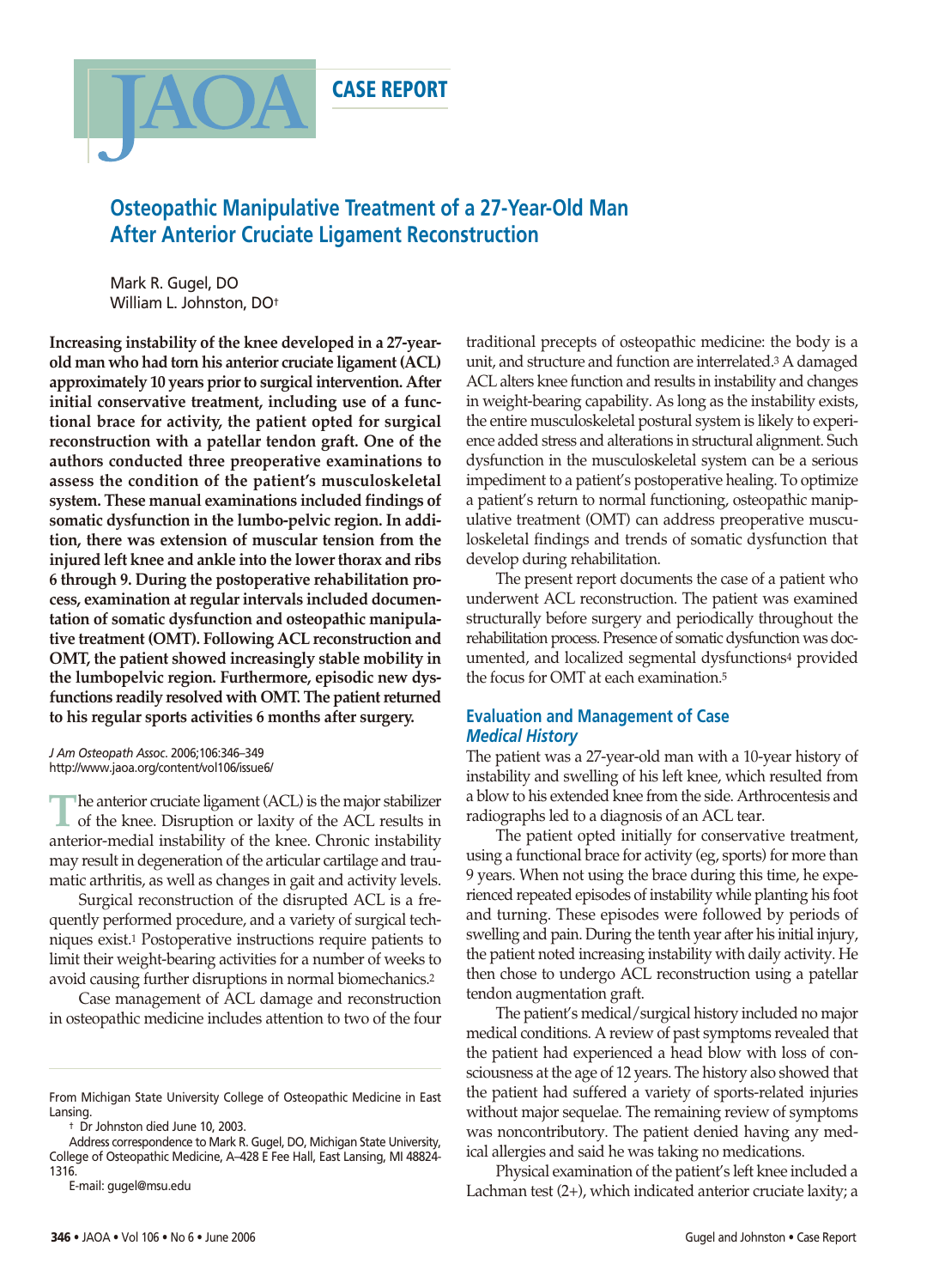McMurray test, which had negative results for medial meniscus looseness; and a pivot shift test, which had positive results. No other signs of ligament laxity were revealed by physical examination.

### *Preoperative Evaluation*

During the 3 months prior to arthroscopic surgery, the patient underwent three manual musculoskeletal examinations to assess the general preoperative condition of his somatic system and to record palpable findings of somatic dysfunction. The patient's response to each manual examination was used to evaluate local segmental dysfunctions that could be resolved in a relatively stable manner.5 These responses were in contrast to the increased tissue changes of chronic segmental motion asymmetries, which—though responsive to manipulation persisted with signs of dysfunction during the follow-up period.

In this patient, three body regions exhibited persistent trends of somatic dysfunction. Each is an area susceptible to postural and other physical stresses:

- **Neck**—In the cervical area, dysfunctions involved segmental spinal muscular attachments extending to ribs 1 and 2. The patient's associated history revealed intermittent occasions of pain and limited mobility, which were periodically acute during the preceding 3 years. These dysfunctions were probably related to accidents and sports injuries.
- **Thoracic**—Localized dysfunction at the third through fifth thoracic vertebrae (T3–T5) involved linkage with the right ribs. Palpable motor asymmetries that characterize such linkage have been reported in association with a significant viscerosomatic reflex.6 Inquiry into related history, physical findings, and current complaints revealed no distinguishable source of visceral input.
- **Lumbar, Sacrum, Pelvis**—A large area of musculoskeletal stress was present in the lumbopelvic region, with extension of muscular tension from the injured lower extremity into the lower thoracic cage, including ribs 6 through 9. Because previous sports-related injuries had occurred in this region, followed by several episodes of limited activity and weightbearing capability, this region was considered a likely site of biomechanical stress.

A report of the patient's musculoskeletal condition leading up to the time of surgical intervention included the following: a recent incident of acute neck pain (since improved); T3 through T5 relatively asymptomatic; the fifth lumbar vertebra (L5)/pelvis relatively asymptomatic; and limited activity of the left lower extremity.

### *Surgery*

The patient elected to receive spinal anesthesia during intervention. The surgery proceeded without complication.

Operative findings revealed complete disruption of the left ACL, tears of both the medial and lateral menisci, and slight degeneration of articular cartilage. The menisci were repaired, and the posterior horn of the lateral meniscus was removed.

### *Postoperative Management and OMT*

In the immediate postoperative period, the patient was placed in a continuous passive motion machine and hospitalized overnight. The patient was discharged the next day. Discharge instructions included limited weight-bearing activities, the use of crutches and a hinged-knee immobilizer, and prescriptions for an antibiotic (cephalexin, 250 mg three times a day for 10 days) and analgesic (acetaminophen/hydrocodone, to take when needed for pain).

The patient followed a prescribed rehabilitation protocol at home. At 3 months after surgery, the patient began to participate in a formal physical therapy program, which lasted 8 weeks. During the postoperative period, the patient reported a variety of physical complaints.

The patient was reevaluated regularly by an osteopathic physician (W.L.J.)—initially once per week, then once per month. Osteopathic manipulative treatment during these evaluations was used to address discrete locations of somatic dysfunction in each of the three areas previously described, as well as in new areas of musculoskeletal stress that appeared during the recovery period. The techniques of OMT used were mostly the functional method and the indirect method.5 *Figure* indicates the timing of each intervention and the body regions treated when palpable findings warranted treatment. In general, the record of the patient's response to treatment revealed a decreasing intensity in the somatic dysfunction at each area.

The footnotes of *Figure* indicate the patient's increasing physical activities after surgery, in addition to other factors monitored during the recovery period. For example, local reactions were monitored and treated at L2 after spinal anesthesia, at the upper extremities during crutch use, and at areas of biomechanical stress as physical activities increased.

The patient resumed his full level of activities 6 months after surgery. The use of a functional knee brace while playing basketball allowed him to return to a preoperative level of activity. At 9 months after surgery, the patient received OMT to address a complaint of right heel pain, which resulted from several falls while playing basketball. The heel area improved after this treatment.

During the 9-month period of follow-up care, there was mild intermittent dysfunction assessable in the cervical region and reflex area of T3 through T5, but this dysfunction was asymptomatic. Stable improvement became evident in the lower back and left lower extremity during the follow-up period. At the end of the 9-month period, the patient was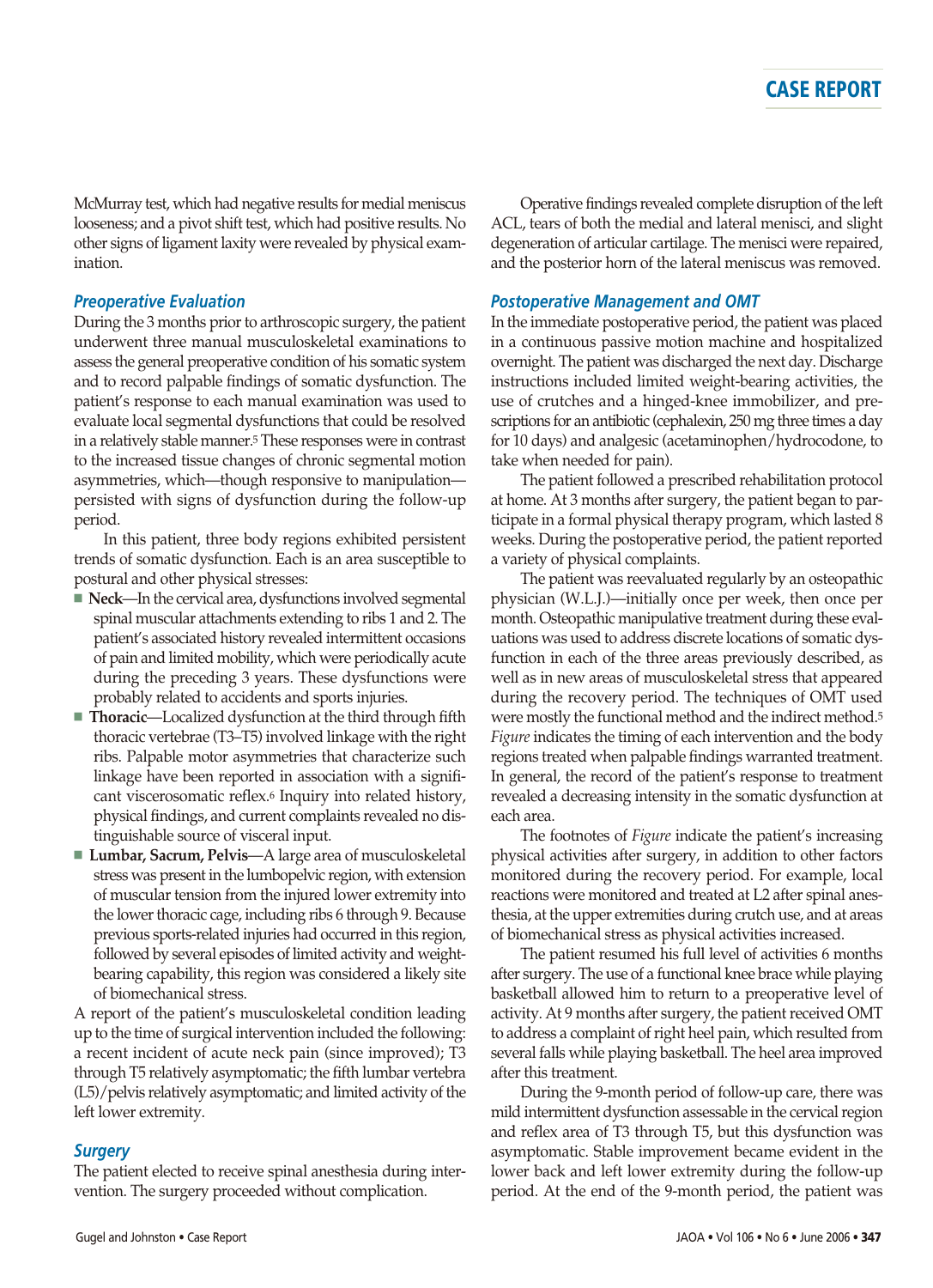# **CASE REPORT**

|                                                                                                                                                                                                                                                                                                                                                                                                               |                  | Week<br>9   10   11   12   13   14   15   16   17   18   19   20   21   22   23   24** |                  |                           |                  |              |                |                  |                           |     |                  |  |  |  |   |  |                           |  |  |                  |  |          |  |
|---------------------------------------------------------------------------------------------------------------------------------------------------------------------------------------------------------------------------------------------------------------------------------------------------------------------------------------------------------------------------------------------------------------|------------------|----------------------------------------------------------------------------------------|------------------|---------------------------|------------------|--------------|----------------|------------------|---------------------------|-----|------------------|--|--|--|---|--|---------------------------|--|--|------------------|--|----------|--|
|                                                                                                                                                                                                                                                                                                                                                                                                               | $-11$            |                                                                                        | $0+1+1$          |                           |                  |              | 2   3s   4   5 | 6                | 7                         | l 8 |                  |  |  |  |   |  |                           |  |  |                  |  |          |  |
| Somatic Dysfunction*                                                                                                                                                                                                                                                                                                                                                                                          |                  |                                                                                        |                  |                           |                  |              |                |                  |                           |     |                  |  |  |  |   |  |                           |  |  |                  |  |          |  |
| ■ Site identified<br>preoperatively                                                                                                                                                                                                                                                                                                                                                                           |                  |                                                                                        |                  |                           |                  |              |                |                  |                           |     |                  |  |  |  |   |  |                           |  |  |                  |  |          |  |
| $\square$ Neck                                                                                                                                                                                                                                                                                                                                                                                                | $\boldsymbol{x}$ |                                                                                        |                  |                           | $\boldsymbol{x}$ |              |                | $\boldsymbol{x}$ |                           |     | X                |  |  |  |   |  | $\times$                  |  |  | $\times$         |  | $\times$ |  |
| □ Thoracic (T3-T5)                                                                                                                                                                                                                                                                                                                                                                                            | X                |                                                                                        | $\boldsymbol{x}$ | $\boldsymbol{\mathsf{x}}$ |                  |              | X              |                  | X                         |     | $\boldsymbol{x}$ |  |  |  | X |  | $\boldsymbol{\mathsf{x}}$ |  |  | $\boldsymbol{x}$ |  |          |  |
| $\Box$ Ribs 6-9                                                                                                                                                                                                                                                                                                                                                                                               | X                |                                                                                        | X                | $\mathbf{x}$              | $\mathbf{x}$     |              | $\mathbf{x}$   | $\boldsymbol{X}$ | $\boldsymbol{x}$          |     | $\sf X$          |  |  |  |   |  | X                         |  |  | $\sf X$          |  |          |  |
| $\Box$ Lumbar (L5)                                                                                                                                                                                                                                                                                                                                                                                            | X                |                                                                                        | X                | X                         | X                | X            |                | X                | $\mathsf{X}$              |     | $\times$         |  |  |  |   |  |                           |  |  |                  |  |          |  |
| <b>D</b> Pelvis                                                                                                                                                                                                                                                                                                                                                                                               | X                |                                                                                        | $\mathbf{x}$     | X                         | X                | X            |                | $\boldsymbol{x}$ |                           |     |                  |  |  |  | X |  | $\boldsymbol{\mathsf{x}}$ |  |  | $\boldsymbol{x}$ |  | X        |  |
| □ Lower extremity, left                                                                                                                                                                                                                                                                                                                                                                                       | X                |                                                                                        | X                | $\mathbf{x}$              | X                | $\mathbf{x}$ | $\mathbf{x}$   | $\boldsymbol{x}$ | $\boldsymbol{\mathsf{x}}$ |     | X                |  |  |  | X |  | $\boldsymbol{\mathsf{x}}$ |  |  | X                |  |          |  |
| ■ Site identified<br>postoperatively                                                                                                                                                                                                                                                                                                                                                                          |                  |                                                                                        |                  |                           |                  |              |                |                  |                           |     |                  |  |  |  |   |  |                           |  |  |                  |  |          |  |
| $\Box$ Lumbar (L2)                                                                                                                                                                                                                                                                                                                                                                                            |                  |                                                                                        |                  | X                         |                  |              |                |                  |                           |     |                  |  |  |  |   |  |                           |  |  |                  |  |          |  |
| □ Upper extremity                                                                                                                                                                                                                                                                                                                                                                                             |                  |                                                                                        |                  |                           |                  |              |                |                  |                           |     |                  |  |  |  |   |  |                           |  |  |                  |  |          |  |
| $-$ Left                                                                                                                                                                                                                                                                                                                                                                                                      |                  |                                                                                        | $\boldsymbol{x}$ | $\pmb{\mathsf{X}}$        | $\mathsf{X}$     |              |                |                  |                           |     |                  |  |  |  |   |  |                           |  |  |                  |  |          |  |
| - Right                                                                                                                                                                                                                                                                                                                                                                                                       |                  |                                                                                        |                  |                           |                  | X            |                |                  |                           |     |                  |  |  |  |   |  |                           |  |  |                  |  |          |  |
| * X denotes the presence of marked to moderate somatic dysfunction; X, the presence<br>of mild somatic dysfunction; no entry, no somatic dysfunction.<br>† Patient undergoes surgery.<br># Patient uses two crutches.<br>§ Patient uses one crutch.<br>// Patient is off crutches.<br>1 Patient begins physical therapy.<br># Patient ends physical therapy.<br>** Patient returns to full physical activity. |                  |                                                                                        |                  |                           |                  |              |                |                  |                           |     |                  |  |  |  |   |  |                           |  |  |                  |  |          |  |

**Figure.** *Somatic dysfunctions in a patient who underwent anterior cruciate ligament reconstruction, by site of dysfunction and preoperative or postoperative time that the dysfunctions were identified and treated with osteopathic manipulative treatment. The footnotes indicate the timing of key events during the patient's recovery and resumption of activity.*

released from care with no recommendation for immediate follow-up.

During the following 6 months, the patient returned one time for a local complaint of neck pain and stiffness, which was responsive to OMT.

### **Comment**

Disruption of the ACL is one of the most common and debilitating injuries of the knee. The ACL functions to stabilize the knee while running and changing direction and during deceleration. It attaches inferiorly to the anterior aspect of the tibial spine and superiorly to the posterior part of the medial surface of the lateral femoral condyle.6 A classic history of ACL tear includes hyperextension with rotation of the knee, usually during deceleration and with an audible pop and immediate swelling of the knee.

Injury to the ACL may lead to abnormal knee mechanics and possibly functional instability, especially during cutting and pivoting movements.7 Because this type of injury is common, several surgical techniques have been developed to repair a damaged ACL.8–9 In some cases, the patellar tendon, semitendinosis units, or iliotibial band may be used as an augmentation graft.8 In other cases, an allograft may be used, or a torn ACL may be sutured.8 The type of surgical technique selected is dependent on various factors, including the patient's age, activity level, and occupation, as well as the surgeon's preference. Surgery can restore the passive stability of the knee, and subsequent rehabilitation can restore the knee's functional stability.9

The rehabilitation protocol for patients with ACL continues to evolve. Patients can return to full weight-bearing capability more quickly today than the standard protocols called for 10 years ago. The goal of any rehabilitation program should be the rapid return of the patient to complete preinjury strength and performance.

To optimize the rehabilitation program of the patient in the